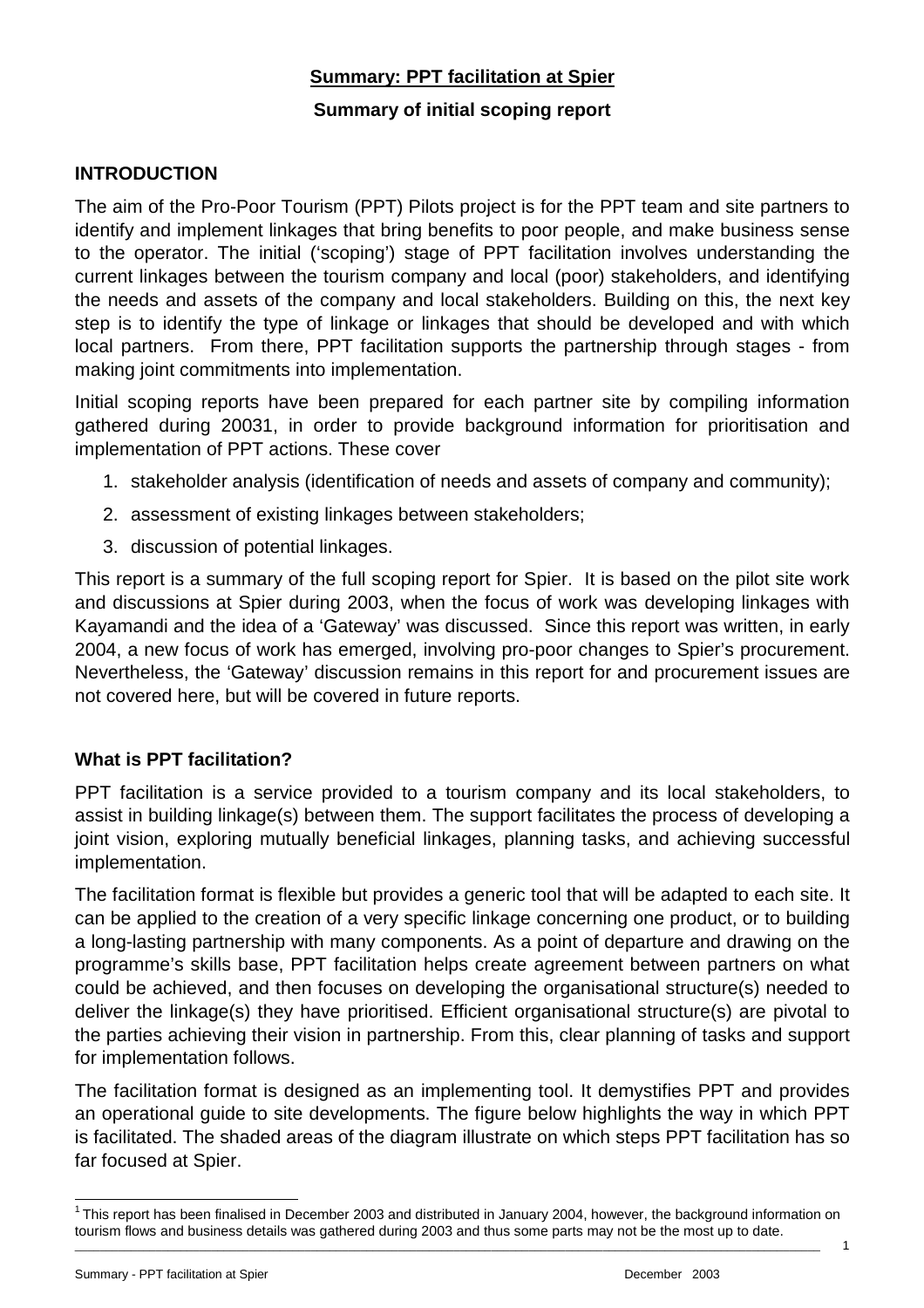The main focus of PPT facilitation in 2003 was on preparing initial scoping reports for each partner site. These include:

- 1. stakeholder analysis (identification of needs and assets)
- 2. assessment of existing and potential linkages between stakeholders.



PPT facilitation entails the following components:

- **1. Identification of stakeholders, existing linkages, stakeholder needs and assets**
- **2. Establishment of a common vision and agreement and commitment for its implementation**
- **3. Development of joint organisational set-up responsible for implementing the vision**

- **4. Planning of implementation roles/responsibilities**
- **5. Implementation and Monitoring**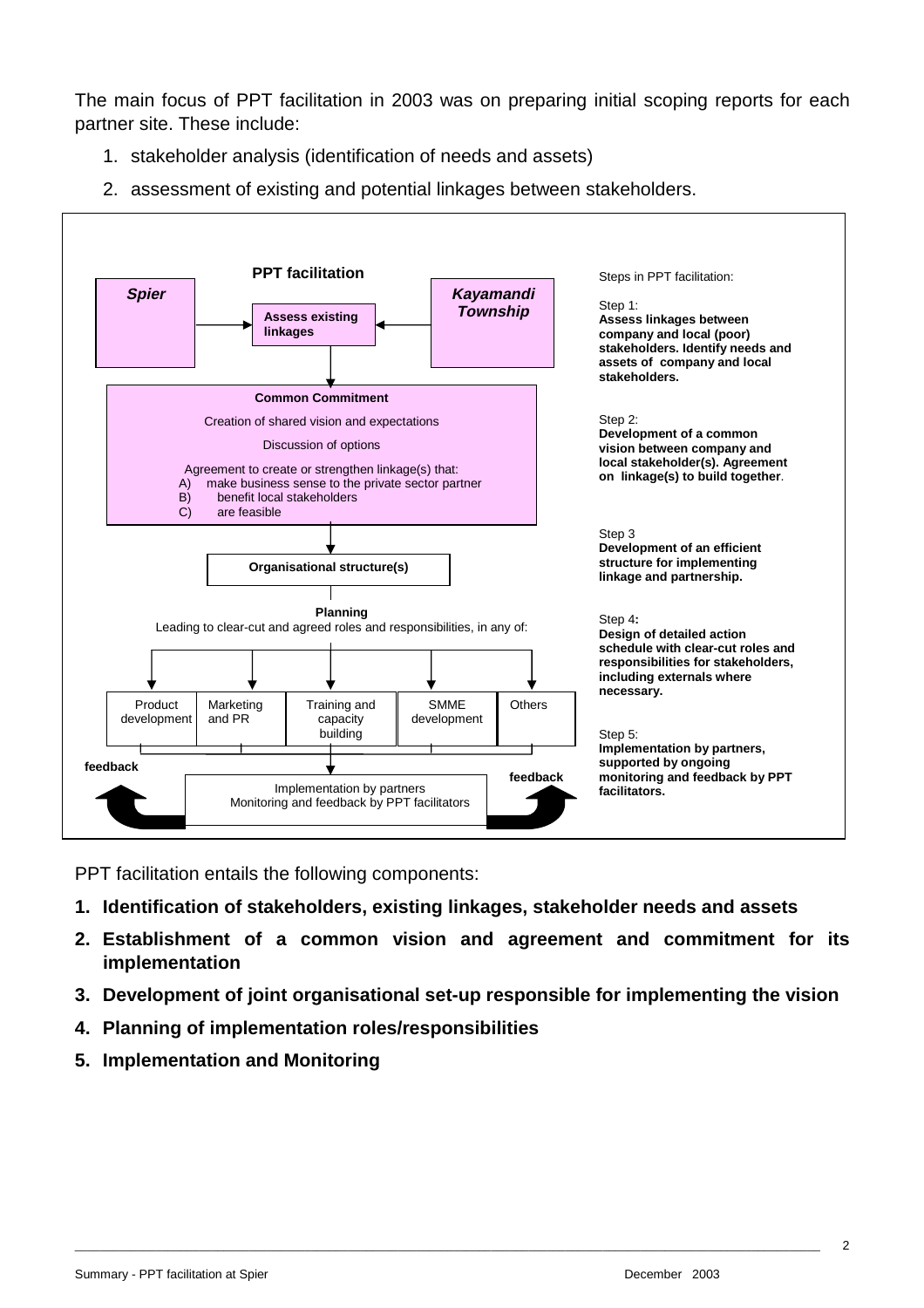## **a. Stakeholders: Spier and local stakeholders**

## **a. The company: its priorities, needs and assets relevant to PPT**

Spier leisure comprises a great variety of tourism-related operations. They include accommodation (the village at Spier with 155 rooms), catering, sporting facilities, conference facilities, cultural and wildlife attractions, as well as a number of related ventures. Currently only about a quarter of Spier's activities are directly wine related. Spier, a private equity firm, is divided into several business clusters (Hotel and Leisure, Agribusiness, Winecorp, Green Technologies and property development) and three non-profit organisations (Spier Arts and Culture, the Spier Institute and Lynedoch Development). Spier also has several other initiatives to benefit the environment and/or community (see below). The size of the combined Spier property is approximately 1,000ha, located just outside the town of Stellenbosch. Table 1 summarises company characteristics. The size and variety of the Spier operation, combined with its strategic location, non-profit commitments, and development plans make it a critical operation for increasing the involvement of local people in tourism in the winelands.

| Name                                                    | Spier                                                                                                                                                                                                                                                                                                                                                                      |  |
|---------------------------------------------------------|----------------------------------------------------------------------------------------------------------------------------------------------------------------------------------------------------------------------------------------------------------------------------------------------------------------------------------------------------------------------------|--|
| Location                                                | Western Cape, Stellenbosch Wineland                                                                                                                                                                                                                                                                                                                                        |  |
| Size of operation                                       | A medium size wine producer (60ha), but large scale leisure facilities and<br>provider (currently<br>accommodation<br>approx.<br>300<br>beds,<br>10%<br>0f<br>Stellenbosch's bed stock - to more than double in the next few years).                                                                                                                                       |  |
| Type of company                                         | Spier is divided into the following divisions: 1. Hotel and Leisure; 2.<br>Agribusiness; 3. Winecorp; 4. Green Technologies; and 5. Property<br>Developments. It further runs three non-profit organisations: 1. Spier Arts<br>and Culture; 2. the Spier Institute; and 3. Lynedoch Development.                                                                           |  |
| Annual turnover of Spier                                | Village at Spier - income forecast for 2002 = R50m 2                                                                                                                                                                                                                                                                                                                       |  |
| Type of product(s)                                      | Accommodation, conference facilities, entertainment, educational/study,<br>sporting (golf and tennis), wildlife (see description below)                                                                                                                                                                                                                                    |  |
| Size                                                    | Village at Spier Hotel - 155 rooms (approx. 300 beds) - development plans<br>for a 250 room Ritz Carlton Hotel and 150 room simple service hotel in the<br>next few years                                                                                                                                                                                                  |  |
| Pricing structures                                      | R1180-1190 (Village at Spier) – upper end                                                                                                                                                                                                                                                                                                                                  |  |
| Number of visitors annually                             | 600,000 - of which over 90% are day-trippers. The Village at Spier has<br>currently an annual average occupancy of 55%, making this approximately<br>50,000 staying guests.                                                                                                                                                                                                |  |
| Socio-demographic<br>characteristics of visitor segment | Middle-class, large conference segment for staying guests                                                                                                                                                                                                                                                                                                                  |  |
| Seasonality of demand                                   | High% of visitors between December and February                                                                                                                                                                                                                                                                                                                            |  |
| Origin of visitors                                      | Predominantly South African (conference as well as leisure market) - strong<br>increase in international arrivals, in particular the UK and German markets.                                                                                                                                                                                                                |  |
| Number of Employees                                     | 400 (200 permanent) at the hotel and leisure division, 1000 in total                                                                                                                                                                                                                                                                                                       |  |
| Source of employees                                     | Spier has a policy to recruit largely within a 15km radius; 80% of those<br>recruited in 2003 were local black/coloured employees. Concessionaires at<br>Spier must follow a minimum 60% PDI policy; the majority of employees<br>reside in Kayamandi, Ida's Valley, Cloetesville and Jamestown, all of which<br>are impoverished central or northern Stellenbosch suburbs |  |
| Seasonality of employment                               | High seasonal employment - half of the work force is in temporary<br>employment                                                                                                                                                                                                                                                                                            |  |

|  |  |  | Table 1: key company characteristics of Spier |  |
|--|--|--|-----------------------------------------------|--|
|--|--|--|-----------------------------------------------|--|

 2 http://www.leadership.co.za/issues/2002mar/articles/spier.html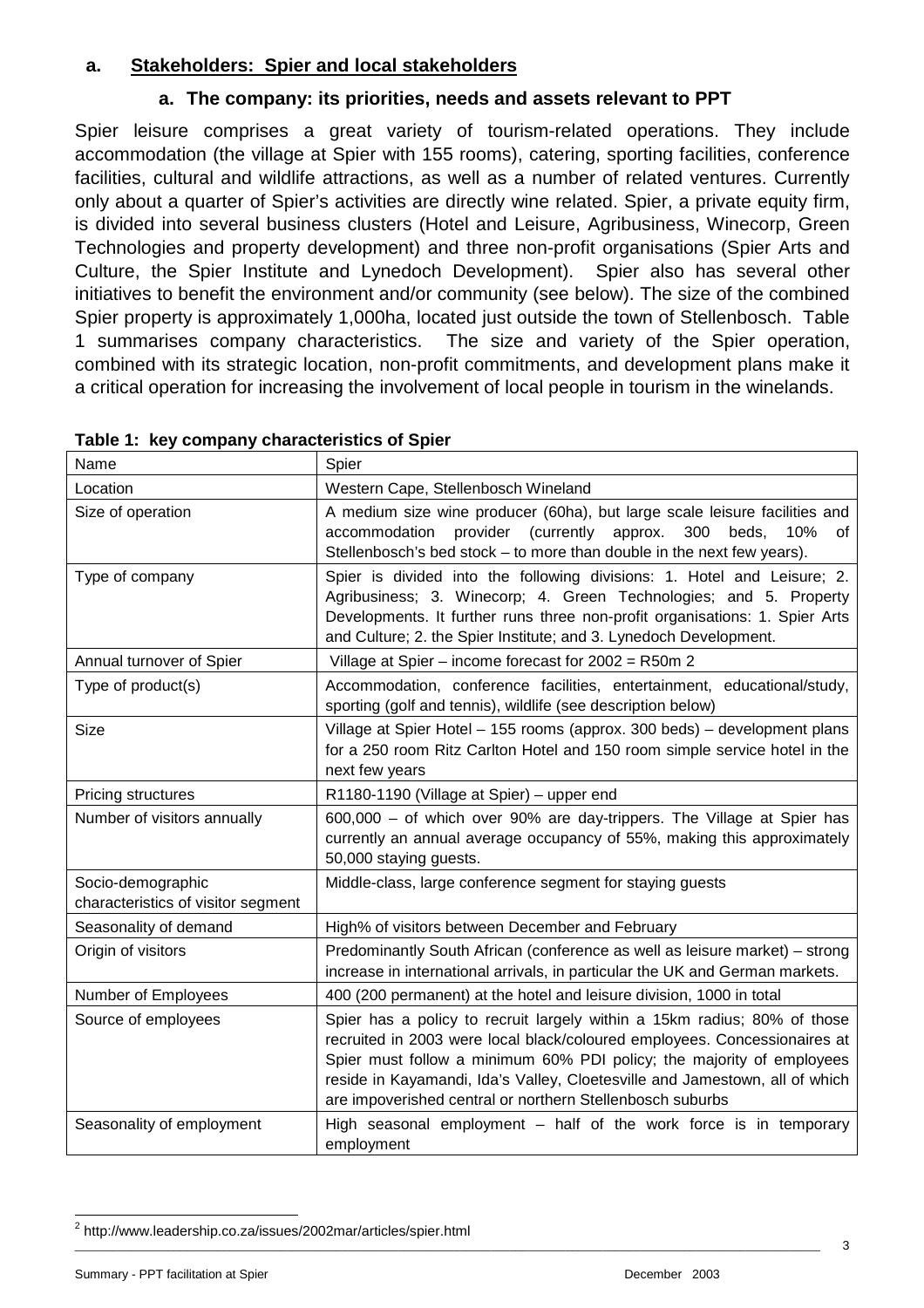Spier's business development plans are particularly important given the potential for developing local linkages through their implementation. Spier's main approach is to move away from being purely a member of the 'wineland' family to becoming a tourism/recreation destination. In part this is due to Spier's efforts to seek business opportunities outside the traditional wine industry (i.e. diversification away from a wine mono-culture), and partly because of the past difficulties for Spier wine to compete with higher quality estates in the area. Spier has actively chosen not to make 'wine' its USP but to concentrate on a wide variety of leisure activities. As the largest recreation/leisure business in the Stellenbosch area, Spier faces with limited competition concerning the activities and accommodation on offer. New developments at Spier include the ambitious \$81 million de Zalse development plan (for hotel development and housing developments). Given these business development strategies, Spier has business needs that can be served by PPT linkages, as well as considerable assets to contribute, as summarised in Table 2.

Two important strategies within Spier's overall approach are to promote Stellenbosch as an attractive holiday destination and to encourage visitors to increase their length of stay, rather than visit on day trips from Cape Town. To achieve these, development of a variety of local attractions and products is important. It is also worth noting that the Stellenbosch Municipality: Integrated Development Plan 2002 – 2006 identified a number of major business opportunities such as improvement and development of the local arts and crafts sector, including opening opportunities or developing entrepreneurs. It also identified the need to market Stellenbosch more effectively, diversity attractions, and integrate access for poor stakeholders.

| Spier assets relevant to PPT                                                                      | Spier needs relevant to PPT                                                                                                       |  |
|---------------------------------------------------------------------------------------------------|-----------------------------------------------------------------------------------------------------------------------------------|--|
| highly diversified product<br>offers<br>A<br>$\overline{\phantom{m}}$<br>everything under the sun | The establishment of Stellenbosch as a<br>'long-stay' destination away from purely                                                |  |
| Multiple operations and thus opportunities<br>for linkages                                        | day-tripping business<br>(increase)<br>$\mathsf{I}$<br>occupancy rates)                                                           |  |
| Leader in the area in terms of visitor                                                            | Increase of visitor numbers<br>$\bullet$                                                                                          |  |
| numbers                                                                                           | Effective marketing of the area, i.e. one<br>$\bullet$                                                                            |  |
| Leader in terms of diversification and desire                                                     | that this not solely based on day-tripping                                                                                        |  |
| to diversify further (i.e. arts and crafts,<br>community tours etc)                               | Sufficient attractions to entice visitors to<br>$\bullet$<br>stay on – diversification away from day-                             |  |
| Commitment to innovation and to social and<br>environmental goals                                 | tripping wine visits – development of new<br>attractions                                                                          |  |
| Access to currently 600,000 visitors annually                                                     | Reduction of seasonality<br>$\bullet$                                                                                             |  |
| Land ownership, access to infrastructure                                                          | Economic feasibility of existing<br>and<br>$\bullet$                                                                              |  |
| Marketing muscle                                                                                  | planned accommodation structures                                                                                                  |  |
| Willingness to invest – assets available plus                                                     | Development of shopping facilities<br>$\bullet$                                                                                   |  |
| funding from IFC                                                                                  | link to area-specific cultural attractions to<br>$\bullet$<br>create a long-stay incentive (i.e. township<br>tours, shebeens etc) |  |

\_\_\_\_\_\_\_\_\_\_\_\_\_\_\_\_\_\_\_\_\_\_\_\_\_\_\_\_\_\_\_\_\_\_\_\_\_\_\_\_\_\_\_\_\_\_\_\_\_\_\_\_\_\_\_\_\_\_\_\_\_\_\_\_\_\_\_\_\_\_\_\_\_\_\_\_\_\_\_\_\_\_\_\_\_\_\_\_\_\_\_\_\_\_\_\_\_\_\_\_\_\_\_\_\_\_\_\_\_\_\_\_\_\_\_\_\_\_\_\_

### **Table 2: Spier's assets and needs relevant to PPT**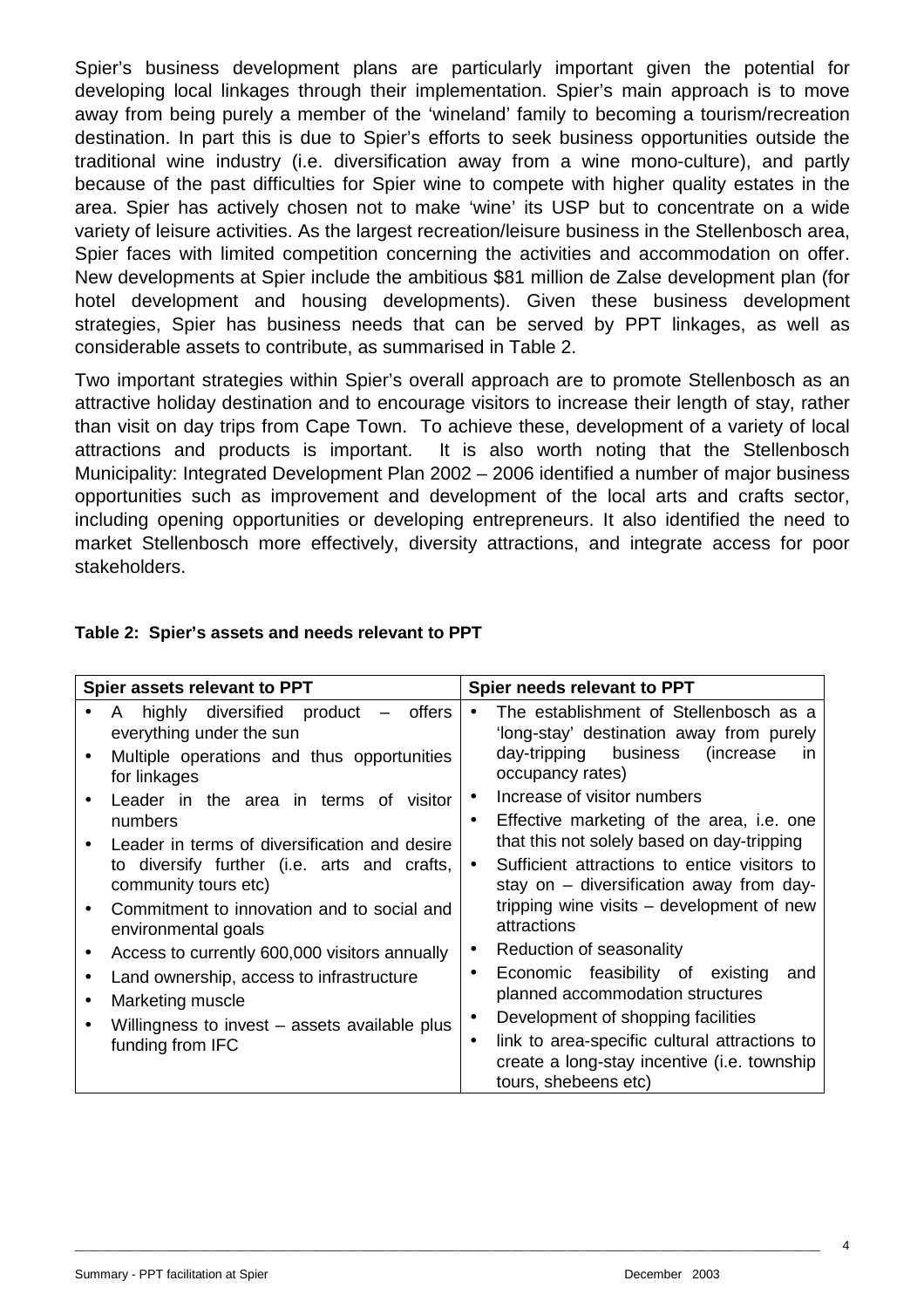## **b. Local stakeholders:**

Local stakeholders that have linkages with Spier come from a number of townships: Kayamandi, Ida's Valley, Cloetesville, and Penil. At this point, information is provided on Kayamandi, and further information is needed on the others.

## **Kayamandi Township**

Kayamandi is located on the outskirts of Stellenbosch and was founded in the early 1950s as part of the increased segregation during the Apartheid regime. In 1966, the nine biggest employers in the Stellenbosch district (among them the University, the city administration, several vineyards and a fruit packing company) got together to erect 38 ready-made-homes, so called hostels. Kayamandi was originally built to house exclusively black migrant male labourers employed on the farms in the Stellenbosch area. Living conditions remain harsh in the township, with 1996 estimates showing unemployment averaging 42% and 86% of household living in informal dwellings. Summary data on living conditions in Kayamandi and Western Cape are in Table 3.

|                                                             | <b>Western Cape</b>                                    | Kayamandi                 |
|-------------------------------------------------------------|--------------------------------------------------------|---------------------------|
| Female/male ratio                                           | 51,1% / 49%                                            | 49% / 51%                 |
| Age division                                                | 37% (16-35) of the<br>total<br>population / 5,2% (65+) | 83% under 40 years of age |
| Illiteracy                                                  | n.a.                                                   | 13%                       |
| Unemployment                                                | 17,8%                                                  | 42% (60% in some wards)   |
| Language                                                    | Afrikaans<br>$(59,2\%)$ ,<br>English<br>(20%)          | Xhosa (over 90%)          |
| Households in a house on a separate<br>stand                | 54,6%                                                  | 13.9%                     |
| living<br>informal<br><b>Households</b><br>in.<br>dwellings | 16,6%                                                  | 86.1%                     |
| Paraffin as main source of energy                           | 13%                                                    | n.a.                      |
| Electricity usage for cooking                               | 76,3%                                                  | 83%                       |
| Flush or chemical toilet in dwelling                        | 85,8%                                                  | (75 people per toilet)    |
| Piped water in dwelling                                     | 75,3%                                                  | 16%                       |
| Refuse removal at least once a week                         | 82,2%                                                  | n.a.                      |

#### **Table 3: living conditions in Western Cape and Kayamandi (1996)<sup>1</sup>**

1: source is 1996 census data. Data in brackets is from other independent sources.

Kayamandi has limited tourist attractions and facilities currently. These include:

- Shebeen with "the best views over Stellenbosch" (Poultney)
- middle-class homestays
- Vuka Creativity craft producer
- Kaya Trust Centre

There are other potential tourist attractions such as the 'old hostel', street cooking, township shacks.

There are several existing support organisations within the community, which include:

- Kaya Trust Centre:
- Ikamva Lethu Centre ("Our Future" centre)
- Stellenbosch Business and Learning Centre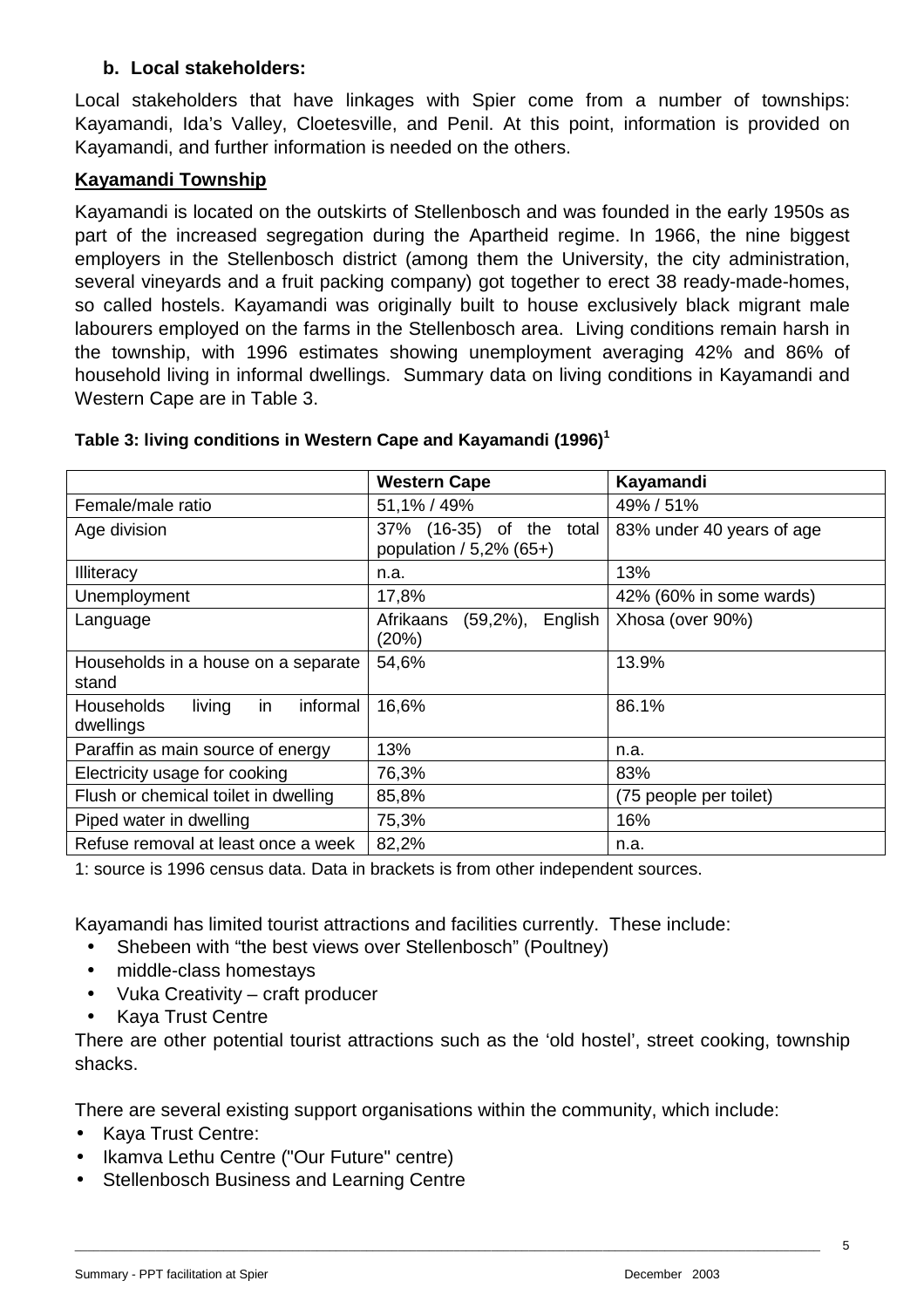Table 4 outlines some of the local stakeholders' assets and needs relevant to PPT development.

| Table 4: Kayamandi assets and needs in relation to PPT |  |  |
|--------------------------------------------------------|--|--|
|--------------------------------------------------------|--|--|

| <b>Stakeholder assets</b>                                                                                                                                                                                                                                                                                                                                                   | <b>Stakeholder needs</b>                                                                                                                                                                                                                                                                                                                                                                                           |  |  |
|-----------------------------------------------------------------------------------------------------------------------------------------------------------------------------------------------------------------------------------------------------------------------------------------------------------------------------------------------------------------------------|--------------------------------------------------------------------------------------------------------------------------------------------------------------------------------------------------------------------------------------------------------------------------------------------------------------------------------------------------------------------------------------------------------------------|--|--|
| Culture and political heritage, as a basis for a<br>$\bullet$<br>tourist product to supplement existing wine<br>product<br>Vuka Creativities – good crafts base<br>Shebeen(s)<br>organisations<br>Existing<br>support<br>strong<br>Business and Learning Centre, Kaya Trust<br>Centre)<br>Trained up guides and training structures<br>Land (80ha) and agricultural produce | business<br>Entrepreneurial activity<br>and<br>$\bullet$<br>development<br><b>Employment creation</b><br>Product development<br>٠<br>Marketing, link to existing<br>routes<br>&<br>access to tourists/markets<br>Training and education<br>$\bullet$<br>Sanitary facilities<br>Improved housing and utility services<br>Need for more effective coordination of a<br>$\bullet$<br>number of existing organisations |  |  |

## **c. EXISTING PPT LINKAGES between Spier and neighbouring communities:**

There are already a number of linkages between Spier and local stakeholders, and several Spier initiatives to benefit the local community and environment. These are summarised in Table 5.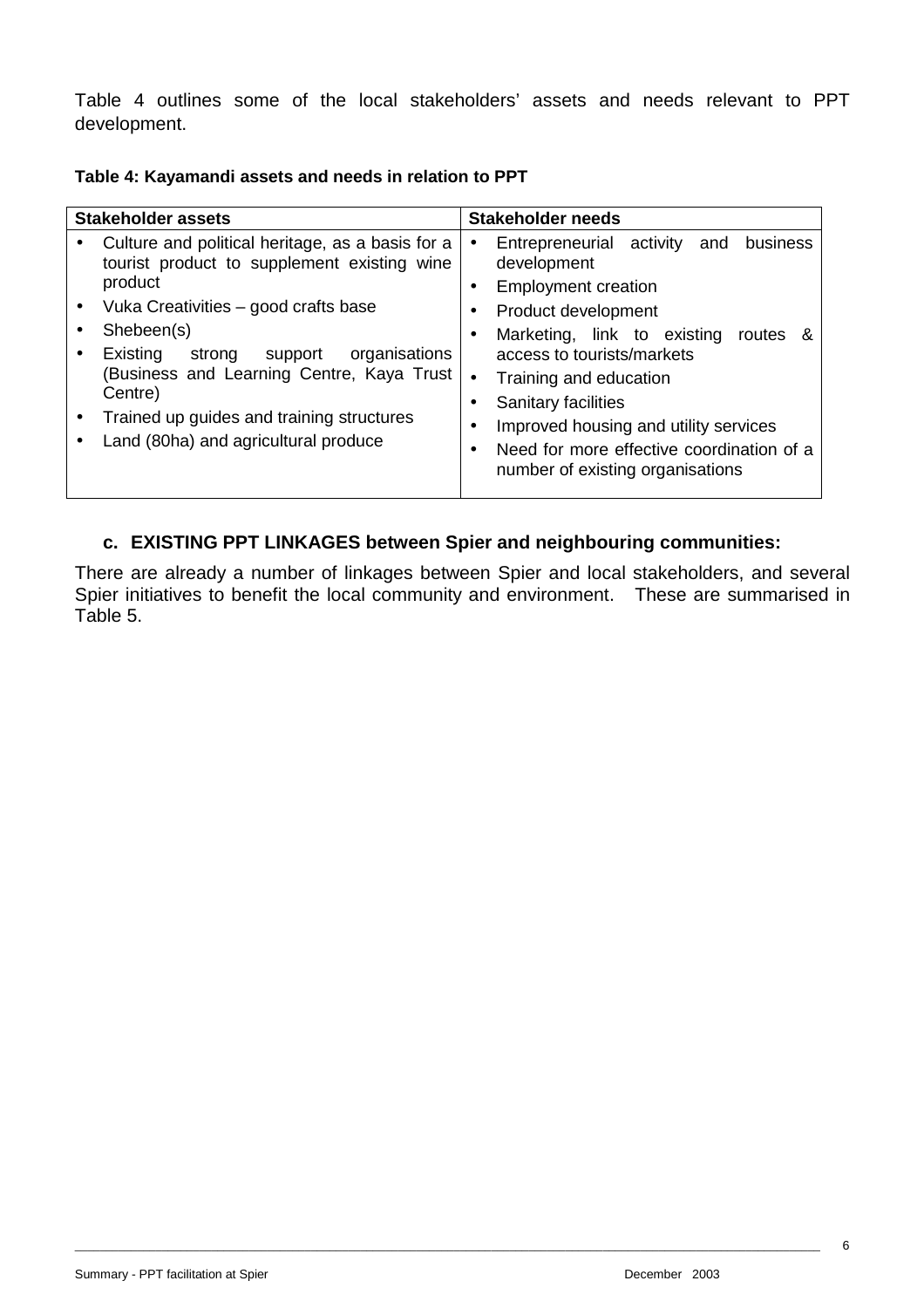#### **Table 5: existing linkages between Spier and local stakeholders**

## **d. Potential for developing PPT linkages at Spier**

There are many different ways in which existing PPT linkages can be strengthened or new ones created. This section briefly reviews them, and then focuses on the main option discussed so far – the Gateway. In considering different options, 3 criteria (among others) are particularly important. Any linkage should:

 $\overline{a}$  $3$  Local enterprise linkages may be either (1) direct trade between the company and providers of inputs to the tourism business, such as farmers (these are 'upstream' linkages) or (2) a business or support relationship between the company and providers of tourist facilities and products, such as craft-makers or local guides, who supply tourists themselves (these are downstream linkages).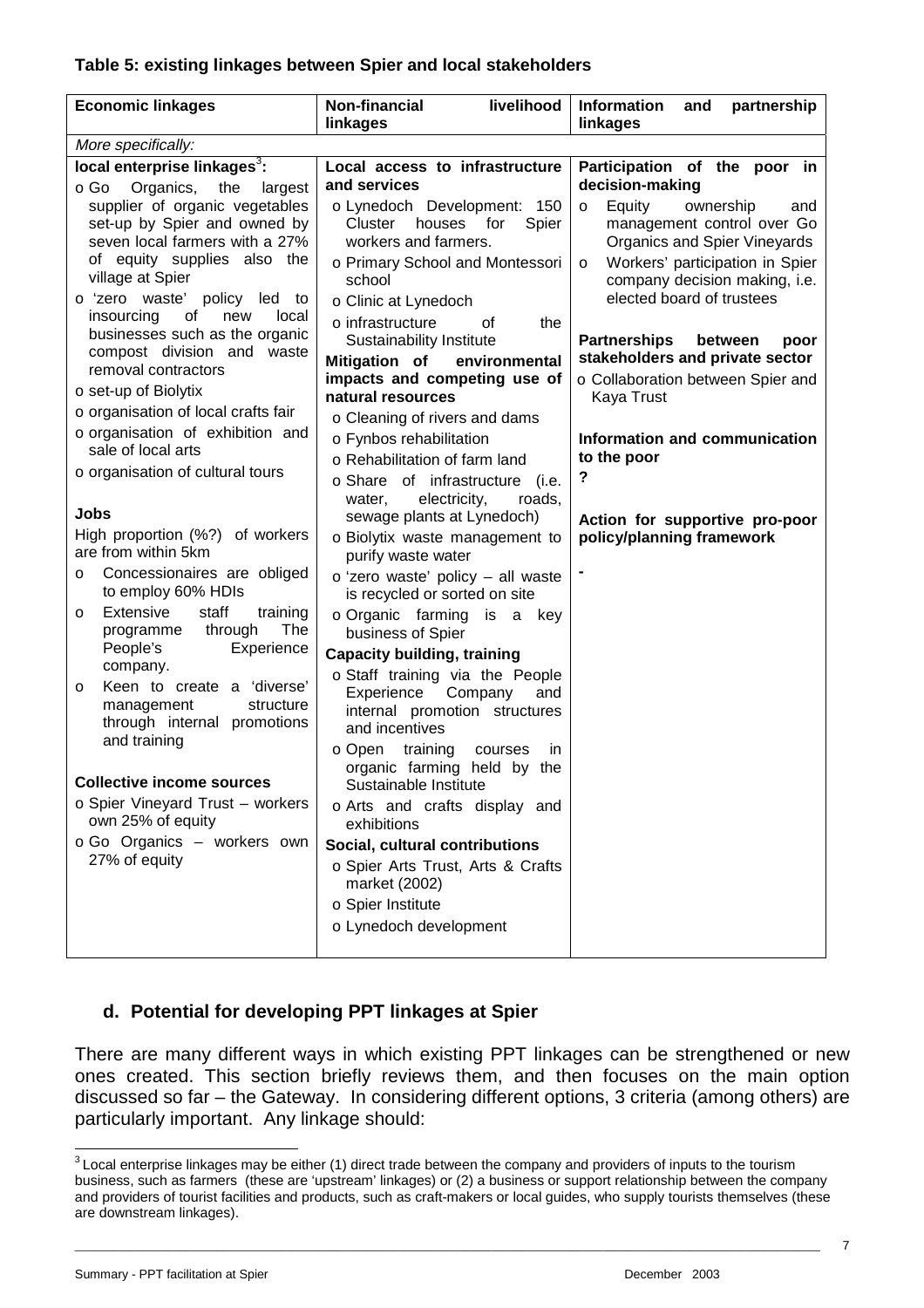- i. Make business sense to the operator generate benefits that (over time) will outweigh transaction costs or financial costs, and ideally be integral to the top commercial priorities and business developments on which the operator is focusing in the medium term
- ii. Impact on a significant number of poor people in the area and meet one or more priority development needs.
- iii. Be feasible likely to be implemented and succeed.

Table 6 presents a brainstorm of a variety of possible strategies that could be developed or strengthened. These are not prioritised in terms of the criteria or necessarily recommended, but serve as a basis for stimulating discussion.

| Table 6: Examples of possible strategies for expanding and strengthening existing linkages <sup>4</sup> |  |  |
|---------------------------------------------------------------------------------------------------------|--|--|
|                                                                                                         |  |  |

| Increase economic benefits                                                                                                                                                                                                                                                                                                                                                                                                                                                                                                  | livelihood<br>non-financial<br><b>Enhance</b><br><i>impacts</i>                                                                                                                                                                                                                                                                                                                                          | <b>Enhance</b><br>information-sharing<br>and<br>partnership                                                                                                                                                                                                                                                                                                                                                                                                                         |
|-----------------------------------------------------------------------------------------------------------------------------------------------------------------------------------------------------------------------------------------------------------------------------------------------------------------------------------------------------------------------------------------------------------------------------------------------------------------------------------------------------------------------------|----------------------------------------------------------------------------------------------------------------------------------------------------------------------------------------------------------------------------------------------------------------------------------------------------------------------------------------------------------------------------------------------------------|-------------------------------------------------------------------------------------------------------------------------------------------------------------------------------------------------------------------------------------------------------------------------------------------------------------------------------------------------------------------------------------------------------------------------------------------------------------------------------------|
| Stimulate local enterprise linkages<br>boosting<br>local<br>tourism<br>and<br>enterprises $4$ :<br>Formalise the local crafts fair into a<br>$\Omega$<br>permanent structure rather than<br>occasional occurrence<br>Establishment<br>οf<br>permanent<br>$\circ$<br>structures for exhibition and sale of<br>local arts and crafts<br>Organisation of cultural tours<br>$\circ$                                                                                                                                             | Increase local access to infrastructure<br>and services<br>o Focus on innovative infrastructure<br>sharing opportunities at Lynedoch<br>Development<br>o Extend the places available at the<br>school supported by Spier<br>o Open-up the use of the infrastructure<br>available at the Sustainability Institute<br>Mitigate environmental impacts and                                                   | Increase participation of the poor in<br>decision-making<br>Increase workers' participation in<br>$\circ$<br>Spier company decision making, i.e.<br>elected board of trustees:<br>Extend decision making power<br>$\circ$<br>Consider equity ownership<br>and<br>$\Omega$<br>control<br>the<br>management<br>over<br>accommodation and attraction site<br>Build<br>pro-poor partnerships<br>with                                                                                    |
| Expand existing businesses such as<br>$\circ$<br>Go Organics and Spier Vineyard<br><b>Trust</b><br>Consider getting involved in using<br>$\circ$<br>existing waste removal contractors<br>establish<br>waste<br>recycling<br>to<br>company                                                                                                                                                                                                                                                                                  | addressing competing use of natural<br>resources<br>o Continued emphasis on conservation,<br>rehabilitation and natural resource<br>sharing<br>o Share<br>infrastructure (i.e. water,<br>electricity, roads, sewage plants at<br>Lynedoch)                                                                                                                                                               | private sector<br>o Extend collaboration between Spier<br>and Kaya Trust<br>o Form new partnerships with SMMEs<br>o Form<br>over-arching.<br>sustainable<br>organisational set-up<br>flows<br><b>Increase</b><br>of<br>information,                                                                                                                                                                                                                                                 |
| Boost local wages: more jobs, or at a<br>higher level<br>increase proportion of workers from<br>$\Omega$<br>within 5km<br>expand promotional structure to<br>$\circ$<br>allow local employees to move up<br>the ladder<br>increase the stipulated percentage<br>$\circ$<br><b>HDIS</b><br>employed<br>οf<br>by<br>concessionaires from 60% to?<br>extend staff training programme<br>$\circ$<br>focus strongly on creating a 'diverse'<br>$\circ$<br>management<br>structure<br>through<br>internal promotions and training | <b>Capacity building, training</b><br>o Intensify staff training via the People<br>Experience Company and internal<br>promotion structures and incentives<br>o Provide training courses for non-staff<br>members held by the Sustainable<br>Institute<br>Improve social, cultural impacts<br>Spier<br>○ Extend<br>the<br>Trust<br>Arts<br>programme and training opportunities<br>at the Spier Institute | communication to the poor<br>o Establish open-forum for the exchange<br>of information<br>⊙ Provide<br>written<br>policy<br>company<br>information<br>to<br>neighbouring<br>communities<br>o Organise tourism-information evenings<br>to neighbouring communities, SMMEs,<br>other stakeholders<br><b>Create</b><br>supportive<br>more<br>policy/planning framework<br>Assist local residents/businesses in<br>voicing their needs to Stellenbosch<br>Tourism and the municipality. |
| Create collective income sources<br>Expand equity of Spier Vineyard<br>$\circ$<br><b>Trust and Go Organics</b>                                                                                                                                                                                                                                                                                                                                                                                                              |                                                                                                                                                                                                                                                                                                                                                                                                          |                                                                                                                                                                                                                                                                                                                                                                                                                                                                                     |

As Table 5 shows, there is some scope for continuation and expansion of existing PPT linkages, for example in:

\_\_\_\_\_\_\_\_\_\_\_\_\_\_\_\_\_\_\_\_\_\_\_\_\_\_\_\_\_\_\_\_\_\_\_\_\_\_\_\_\_\_\_\_\_\_\_\_\_\_\_\_\_\_\_\_\_\_\_\_\_\_\_\_\_\_\_\_\_\_\_\_\_\_\_\_\_\_\_\_\_\_\_\_\_\_\_\_\_\_\_\_\_\_\_\_\_\_\_\_\_\_\_\_\_\_\_\_\_\_\_\_\_\_\_\_\_\_\_\_

Summary - PPT facilitation at Spier December 2003

 4 Some of these may already be done or underway, given that our information is incomplete.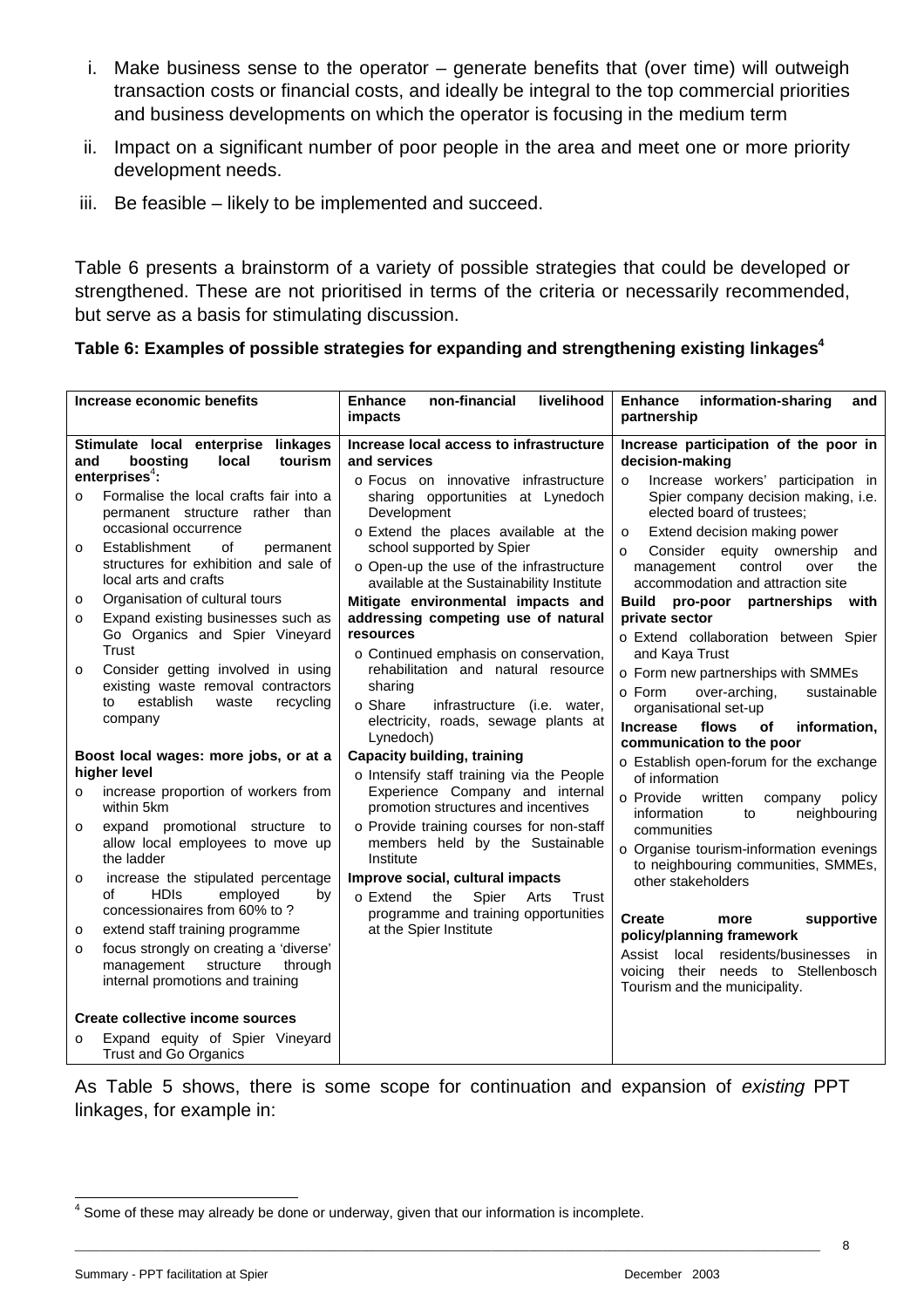- Strengthening Spier's current linkages with **local SMMEs**, such as through a regular crafts event, and permanent craft-selling space, new cultural tours, and a waste recycling business.
- Continued action to develop **infra-structure** needed by Spier in a way that simultaneously brings local benefit. Provision of housing and schools clearly meets local priorities and is an area in which Spier has already prioritised as part of its commercial developments. As a further example, developing the water supply for expansion of Winecorp vineyards could be done in a way to support other commercial enterprises.
- The many existing organisations and associations that link Spier to outside communities appear useful if somewhat ad hoc. There may be scope to expand these business relations, or use these existing initiatives to build more **partnership** with residents perhaps through consolidating them into a local partnership structure. There is also potential for these associations to focus on developing new cultural and recreational products that fit within the 'gateway' concept outlined below. A partnership that plans an Arts Festival together one year, may plan a tourism village together another.

In terms of creating new linkages, development of a tourism 'gateway' development immediately leaps out from the above criteria:

- i. **It makes business sense**: The gateway is central to Spier's business development and current market repositioning because it is a means to increase visitor length of stay and diversify further into leisure rather than wine.
- ii. **Impact on the poor**: The characteristics of gateways mean that they can be (though are not necessarily) developed in ways that integrate poor stakeholders:
	- Residents can become involved as entrepreneurs in new business brought together at the gateway site.
	- It can be developed through new types of partnership between formal tourism and local residents/businesses.
	- other spin-off livelihood benefits from collaboration on the physical planning of facilities and services such as transport routes, training, signage, security measures, communication systems or recreation facilities.
- iii. **Feasibility:** The promotion of arts/crafts/ heritage products rather than simply focusing on wine is supported by visitor demand and identified as a growth strategy by the Stellenbosch Municipal Authority. Assuming it is core to Spier's business development, there is every reason for Spier to implement it successfully.

## **The gateway approach**

The nature of Spier's somewhat different wineland product, and particularly the need to attract staying visitors, make the gateway idea the natural next step in business development. To achieve a substantial increase in staying visitors and average length of stay will require: market research and identification of the target market(s); a range of quality products that appeal to the target market(s); sufficient and quality infrastructure; effective marketing and promotion; and working partnerships for new products, effective new relations with communities/entrepreneurs and avoidance of conflicts with other Stellenbosch stakeholders that would disrupt tourism flows.

Positive impacts for local stakeholders depend on what exactly is entailed in the gateway and how it is implemented. Various possible impacts are shown in Table 7. Many of these impacts relate to enterprise development, though there may also be other local benefits that can be generated from tourism routes and gateways via development of new infrastructure and services, or local input into shared decision-making.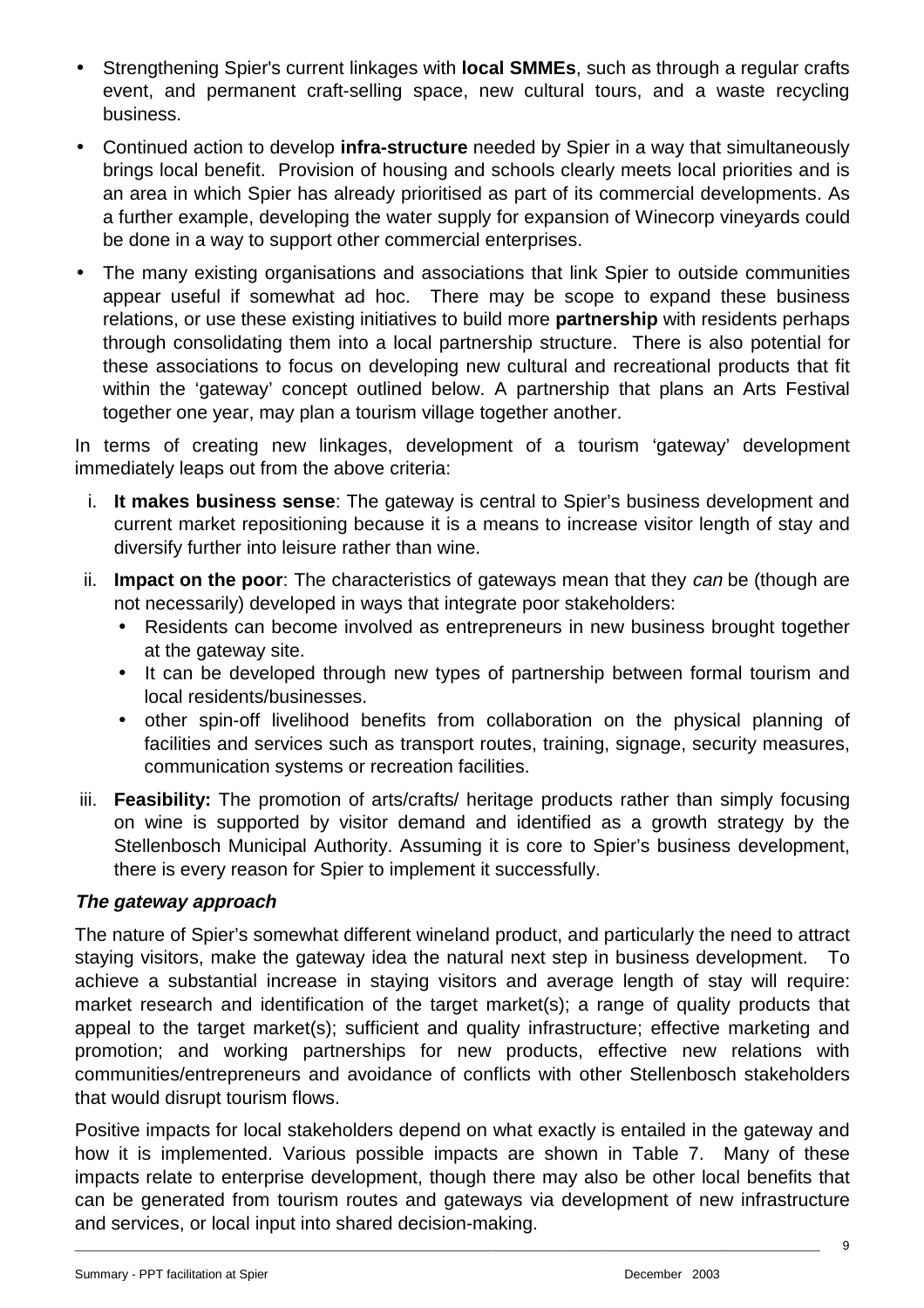#### **Table 7: possible pro poor benefits from gateway development**

| <b>Elements of gateway development</b>                                              | <b>Potential benefits to local stakeholders</b>                                                     |  |
|-------------------------------------------------------------------------------------|-----------------------------------------------------------------------------------------------------|--|
| Accommodation facilities                                                            | More visitor nights and expenditure in the<br>area; infrastructural development                     |  |
| Wider range of attractions                                                          | heritage, historical,<br>township,<br>Cultural,<br>products run by local people                     |  |
| Information centre                                                                  | Marketing for PDI products and services                                                             |  |
| Decanting point for large bus groups to change to<br>smaller more tailor made tours | Smaller tours could include heritage/township<br>tours and use local guides                         |  |
| Sales outlet for traditional wine and other goods                                   | Sales of art, craft, food, and other<br>local<br>products                                           |  |
| Integration of a variety of products under one<br>brand                             | Promotion and quality seal for local goods<br>and services                                          |  |
| Infrastructure development                                                          | Shared use and benefits $-$ from roads,<br>signage, communications,<br>security<br>improvements etc |  |

Probably the three most important requirements for bringing benefits to local stakeholders from a gateway are:

- Commercial success of the businesses and gateway concept;
- Explicit consideration of how to increase local linkages throughout design and implementation;
- Effective partnerships and good leadership, both within the community and with Spier.

This would require PPT facilitation to ensure local stakeholders join in building the vision, influencing plans from the start, and to develop realistic partnerships. As an initial input, a draft report on experience of developing routes and Gateways (Meyer 2003) is now available.

#### **e. Overview of potential for expanding linkages**

Spier Leisure is in the process of significantly expanding and adapting its product and facilities. The vision is for Spier to 'be seen as the most desirable tourist destination in the area' and current plans focus on development of Spier as the leading centre for African Art. The planned developments may take 10 years.

Meanwhile, Spier remains firmly committed to integrating PPT into its operations and expansions. Spier's vision here is for tourism to add value and wealth to all stakeholders. A key objective is to increase access to tourists for the traditionally disadvantaged and impoverished in the area. While the idea of a physical Gateway for tourists to reach local services has been postponed, the approach will continue to develop Spier and a local tour operator, Concierge Connections, as a virtual gateway.

Since the first PPT visit, a considerable amount has already been achieved. Relationships have developed with Kayamandi Trust, local Bed and Breakfasts have received assistance from Spier, particularly in marketing and training, and a working partnership evolved with Concierge Connections who offer tourists alternative tours.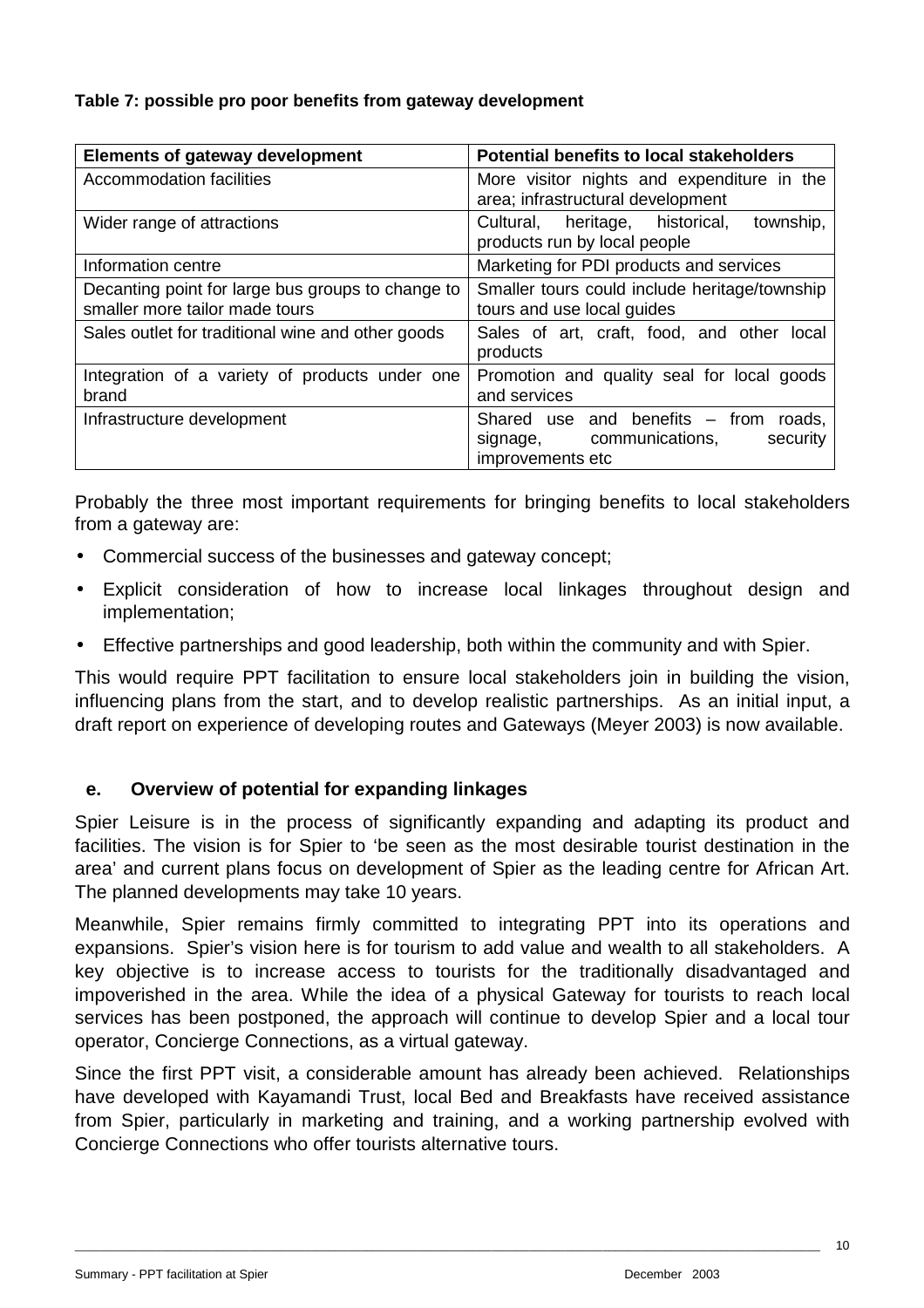#### **How can PPT facilitation continue to help expand Spier's linkages to local entrepreneurs?**



The suggested approach 5 is to focus on a key set of linkages between:

- Spier Leisure a source of  $600,000 + v$  visitors a year
- Concierge connections who channel tourists from Spier and from Cape Town to local products
- Kayamandi Trust a voice for Kayamandi, a potential coordinator of local enterprises, a potential training base;
- Local tourism enterprises providers of services and goods to tourists (eg homestays, cultural visits)
- Local enterprises who are potential providers of inputs to Spier operations. Potential here may be assessed and developed by new PWC work on clusters and economic linkages. Possibilities to collaborate with this will be explored.

PPT facilitation can focus on helping to strengthen these linkages. In particular it can assist with

- Institutional linkages, stakeholder communication
- Training assessing needs, advising on content, sourcing input,
- Product development discussion
- Providing an outside perspective; advising on good practice and problem resolution.
- The focus is flexible and aims to fit with what is most useful in assisting Spier to achieve its PPT goals.

\_\_\_\_\_\_\_\_\_\_\_\_\_\_\_\_\_\_\_\_\_\_\_\_\_\_\_\_\_\_\_\_\_\_\_\_\_\_\_\_\_\_\_\_\_\_\_\_\_\_\_\_\_\_\_\_\_\_\_\_\_\_\_\_\_\_\_\_\_\_\_\_\_\_\_\_\_\_\_\_\_\_\_\_\_\_\_\_\_\_\_\_\_\_\_\_\_\_\_\_\_\_\_\_\_\_\_\_\_\_\_\_\_\_\_\_\_\_\_\_ 5 Note, since the time of writing, the agreed focus of PPT has been adapted to embrace wider procurement and supply chain issues.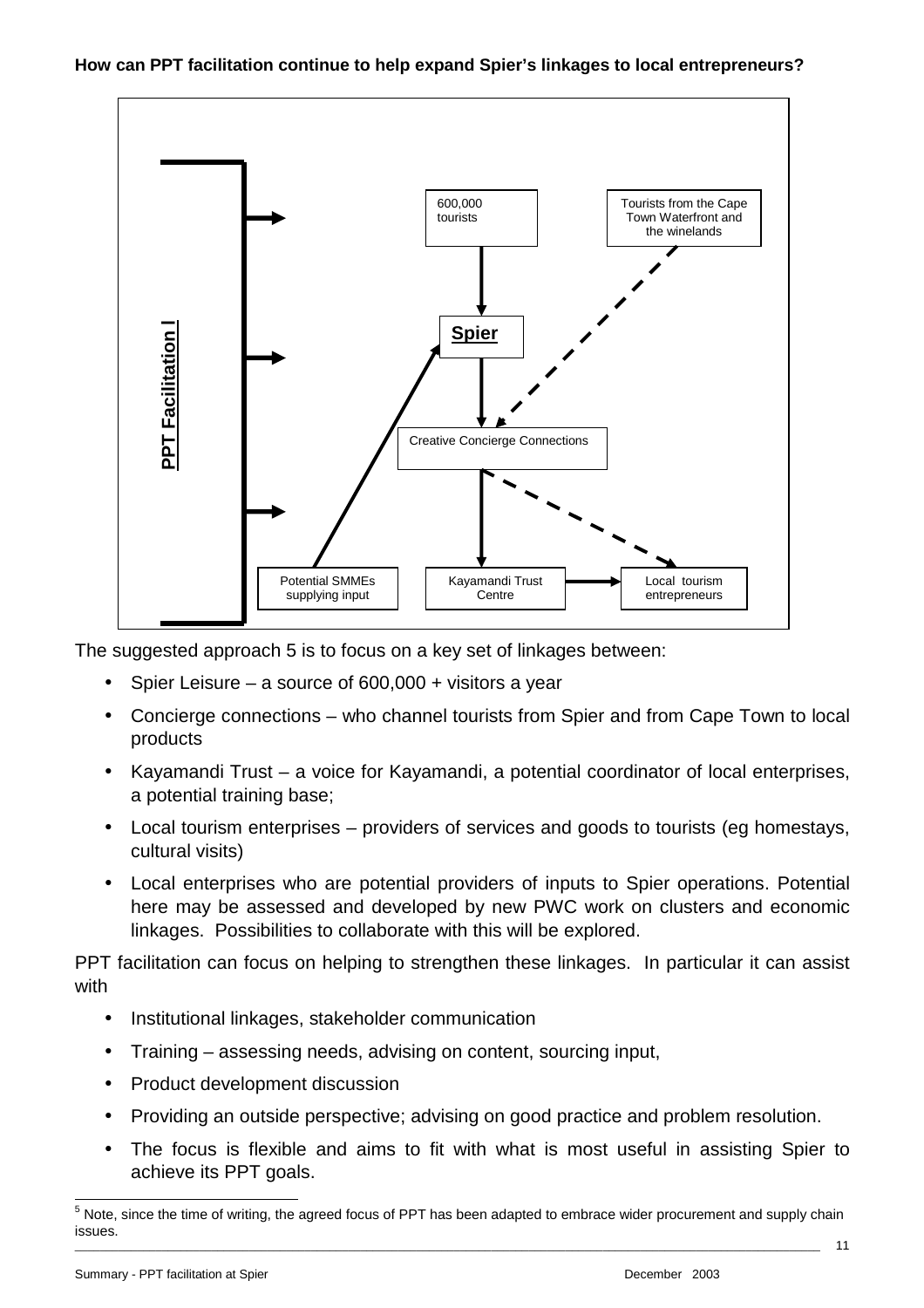#### . **Appendix**

## **Tourism context in Western Cape and Stellenbosch**

# **1. The context: A brief summary of tourism in the Western Cape and Stellenbosch6**

|        | Tourism in South Africa in 2001:                                                                                                                                                                                                                        |                        | <b>Western Cape Province</b>                                                                                                                                                                        |
|--------|---------------------------------------------------------------------------------------------------------------------------------------------------------------------------------------------------------------------------------------------------------|------------------------|-----------------------------------------------------------------------------------------------------------------------------------------------------------------------------------------------------|
| ٠      | Foreign tourist arrivals: 6.4 million, an 11.1% increase<br>over 2001<br>The top five source markets are neighbouring SADC<br>countries (i.e. 1.5 million arrivals from Lesotho alone).                                                                 | $\bullet$              | Value estimated at R15.4 billion p.a. (R7.2<br>billion from overseas tourists and R8.2 billion<br>from domestic visitors).<br>Projected growth to R34.7 billion by 2010 at                          |
| ٠<br>٠ | The biggest overseas markets are the UK (approx.<br>half a million arrivals), Germany (just under a quarter<br>of a million) and the US (around 175 thousand).<br>Domestic tourism makes up around 70% of the                                           | $\bullet$<br>$\bullet$ | current prices. (Overseas R22 billion and<br>domestic R12.7 billion).<br>Contribution is estimated at between 9% and<br>13% of the regional economy.<br>Province received 830,000 overseas visitors |
| ٠      | tourism value to South Africa.<br>Europe is a very important growth market: UK (24%<br>increase in arrivals between 2001 and 2002),<br>Germany (22%), France (35%), Netherlands (14%),<br>Italy (29%), Ireland (43%), Portugal (34%) and Spain<br>(37%) |                        | during 1998 and 6.1 million domestic visitors.<br>8.5 million bednights sold to overseas visitors<br>p.a.<br>In 2002 the province received 976,000<br>visitors                                      |
| ٠      | 61% of air travellers are repeat visitors and 87% of<br>land visitors                                                                                                                                                                                   | $\bullet$              | Target of the Western Cape Tourism Board is<br>to increase the number of overseas visitors to<br>3 million by 2010                                                                                  |
| ٠      | Arrivals are seasonal and cyclical. The peaks are in<br>December and the valleys are in June. The difference<br>is approx. 60,000 arrivals. This pattern is repeated<br>every year.                                                                     | $\bullet$              | 9 of the top 15 national tourism attractions of<br>SA are in Western Cape. The Province has a<br>28 % share of the national market.                                                                 |
| ٠      | The average length of stay for air tourists who visited<br>South Africa in 2002 was 14.4 days, while the<br>average length of stay for land tourists was 8.1 days                                                                                       |                        |                                                                                                                                                                                                     |
| ٠      | While holiday and VFR visitors stayed on average 14<br>nights, shopping and business travel was far shorter<br>with 4 days and business travellers with an average<br>of approx. 5 days                                                                 |                        |                                                                                                                                                                                                     |
|        | Value estimated at R90.4 billion in 2000 to which<br>overseas visitors contributed R25.9 billion. Almost<br>level with gold, 2 <sup>nd</sup> largest earner of foreign currency<br>for SA.                                                              |                        |                                                                                                                                                                                                     |
| ٠      | Projected growth of 11.6 % p.a. to 2010.                                                                                                                                                                                                                |                        |                                                                                                                                                                                                     |
| ٠      | Total foreign direct spend in 2002 is estimated to<br>have been R48.8 billion.                                                                                                                                                                          |                        |                                                                                                                                                                                                     |
| ٠      | On average just over 40% of total trip cost is spent in<br>South Africa                                                                                                                                                                                 |                        |                                                                                                                                                                                                     |
|        | In 2002 tourism contributed approx. 10.9% to South<br>Africa's GDP.                                                                                                                                                                                     |                        |                                                                                                                                                                                                     |
|        | In 2002 492,654 people were employed in the sector.<br>It is estimated that by 2005 tourism employment will<br>make up 9.3% of all employment                                                                                                           |                        |                                                                                                                                                                                                     |

\_\_\_\_\_\_\_\_\_\_\_\_\_\_\_\_\_\_\_\_\_\_\_\_\_\_\_\_\_\_\_\_\_\_\_\_\_\_\_\_\_\_\_\_\_\_\_\_\_\_\_\_\_\_\_\_\_\_\_\_\_\_\_\_\_\_\_\_\_\_\_\_\_\_\_\_\_\_\_\_\_\_\_\_\_\_\_\_\_\_\_\_\_\_\_\_\_\_\_\_\_\_\_\_\_\_\_\_\_\_\_\_\_\_\_\_\_\_\_\_

http://www.wesgro.org.za/BusSector/showArticle.asp?artId=56; http://www.istellenbosch.org.za/ The Macroeconomic Significance of Travel and Tourism to the Economy of the Western Cape, Wesgro, February 1998, 27 pages.

The Western Cape Tourism Sector: Background for Investors, Wesgro, August 1998, 16 pages.

-

<sup>6</sup> Unless otherwise stated the figures supplied here are from South African Tourism, The Western Cape Tourist Board and the Stellenbosch Tourist Board. (http://www1.capetourism.org/Downloads/Western%20Cape%20Trends%20Card.pdf),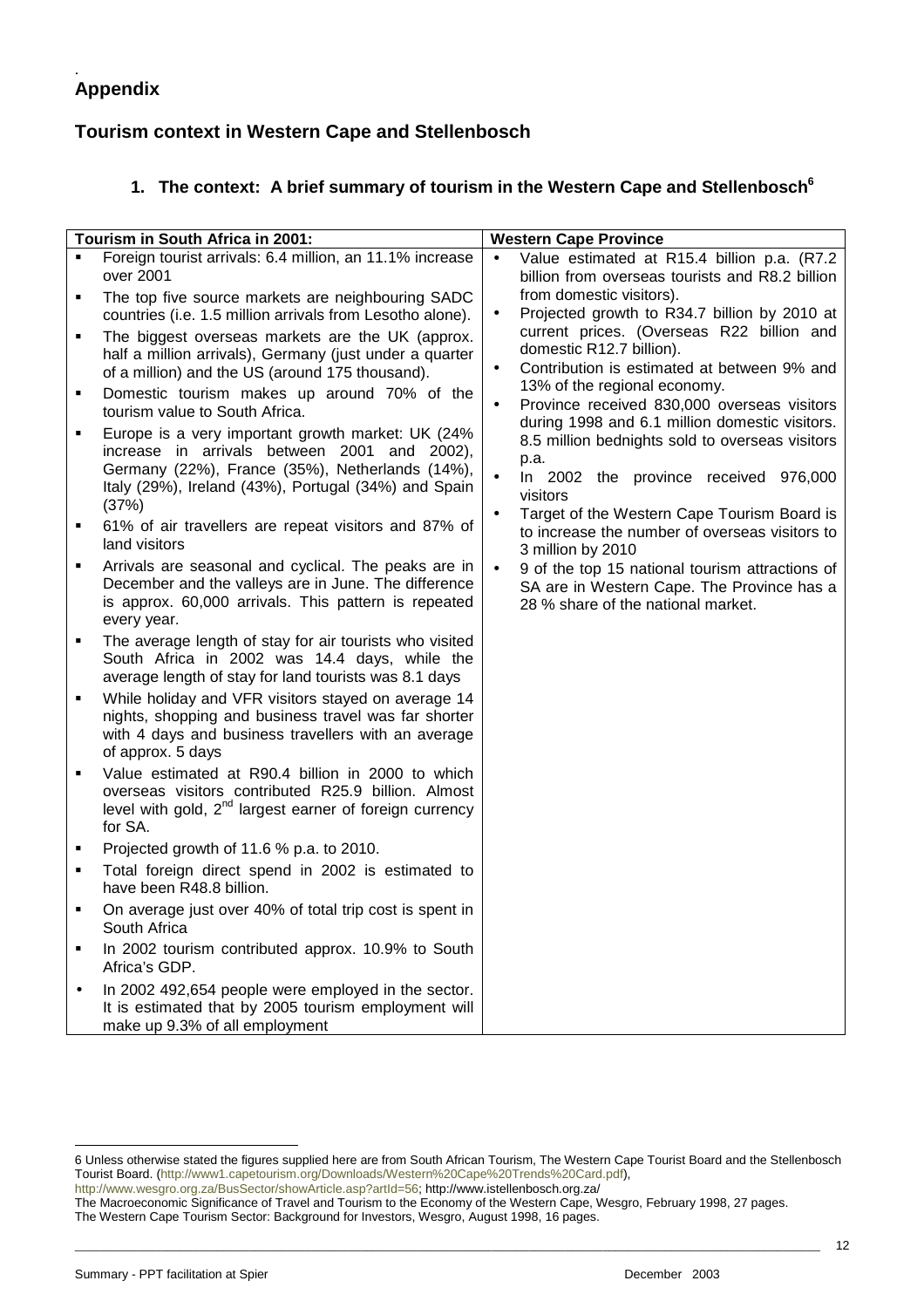#### **2. Western Cape Tourism (foreign visitors) at a glance in 2002**

| Number of overseas visitors to the Western Cape                 | 976,000                       |
|-----------------------------------------------------------------|-------------------------------|
|                                                                 | 70,000                        |
| Number of African-Air visitors to the Western Cape              |                               |
| Number of African-Land visitors to the Western Cape             | 326,000                       |
| Percentage of South Africa's overseas visitors visiting the     | 53%                           |
| Western Cape                                                    |                               |
| Percentage of South Africa's African Air visitors visiting the  | 21%                           |
| <b>Western Cape</b>                                             |                               |
| Percentage of South Africa's – African Land visitors visiting   | 8%                            |
| the Western Cape                                                |                               |
| Total spend by all foreign visitors to the Western Cape         | R17,3 billion                 |
| Estimated number of nights spent by all foreign visitors to the | 12 million                    |
| <b>Western Cape</b>                                             |                               |
| Largest source market of bednights sold in the Western Cape     | UK and Germany                |
| The most popular Attractions in the Western Cape for foreign    | Cape Town V & A Waterfront,   |
| visitors                                                        | Nature Attractions e.g. Table |
|                                                                 | Mountain, Cape Point, The     |
|                                                                 | Wine Route Stellenbosch,      |
|                                                                 | Nature Conservatories<br>e.g. |
|                                                                 |                               |
|                                                                 | Kirstenbosch, The<br>Garden   |
|                                                                 | Route, Robben Island          |
| Share of all domestic holiday trips taken that were spent in    | 22.8%                         |
| the Western Cape (2001)7                                        |                               |
| Spend by domestic Tourists in the Western Cape (2001)           | R2.9billion                   |

## **3. Stellenbosch tourism development**

Stellenbosch's economic sector with the highest growth rates are tourism related services. Tourism is estimated to contribute around 15% to Gross Regional Product. The local accommodation, restaurant and wine farm tourism sector, catering mainly for an upper income tourism segment is well developed. The facilities/establishments include: 257 smaller accommodation establishments, over 143 up-market restaurants, 125 Wine estates, several major golf estates.

The Stellenbosch Municipality: Integrated Development Plan 2002 – 2006 identified a number of major business opportunities, all of which may well be relevant to development of PPT options:

- Improvement and development of the local arts and crafts sector, including opening opportunities or developing entrepreneurs
- Packaging and offering unique tailor-made tours run by excellent tour guides to small, so far unmarketed groups (e.g. culture, arts, heritage, historical, architectural)
- Developing, marketing and packaging adventure tourism and nature related assets
- Spin-offs for marketing, tour-operators and related companies.

However, at the same time, several obstacles and short-comings were identified for Stellenbosch's tourism sector which include:

- Stellenbosch is not marketed effectively by the Stellenbosch Tourism Bureau.
- More could be done to develop and market agri-tourism.
- There is a need to beautify the entrance of the valley to attract more visitors.
- More varied and diversified attractions and facilities for visitors are needed.

l

\_\_\_\_\_\_\_\_\_\_\_\_\_\_\_\_\_\_\_\_\_\_\_\_\_\_\_\_\_\_\_\_\_\_\_\_\_\_\_\_\_\_\_\_\_\_\_\_\_\_\_\_\_\_\_\_\_\_\_\_\_\_\_\_\_\_\_\_\_\_\_\_\_\_\_\_\_\_\_\_\_\_\_\_\_\_\_\_\_\_\_\_\_\_\_\_\_\_\_\_\_\_\_\_\_\_\_\_\_\_\_\_\_\_\_\_\_\_\_\_ 7 The total number of domestic visitors to the Western cape is not available from this data source and therefore not included in this table